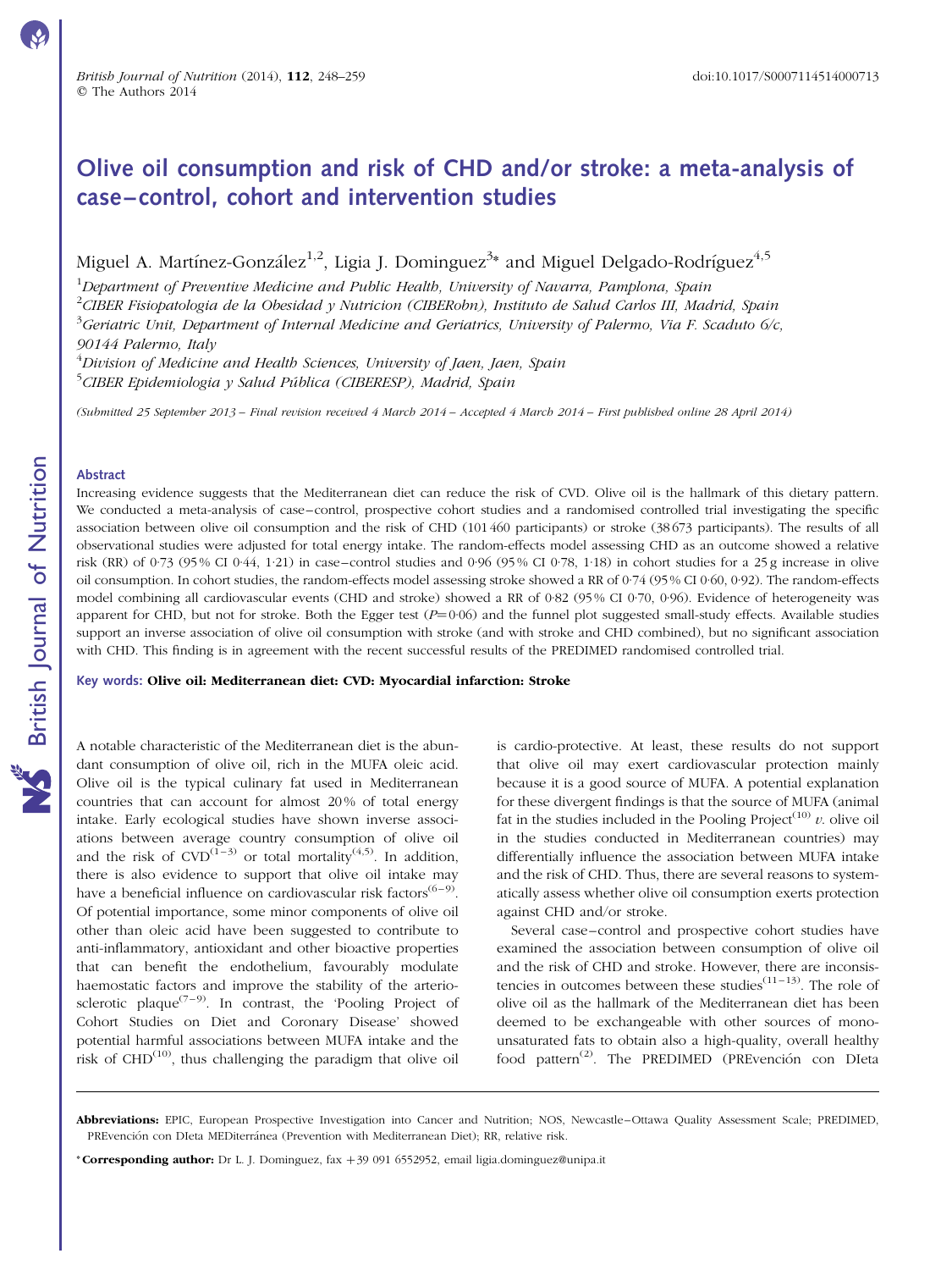MEDiterránea (Prevention with Mediterranean Diet)) randomised controlled trial has recently shown that a Mediterranean diet supplemented with either virgin olive oil or tree nuts was able to reduce the incidence of CVD in primary prevention among high-risk subjects<sup> $(14)$ </sup>. Despite a significant protection for the primary combined end-point (myocardial infarction and stroke), the protection provided by the diet supplemented with extra-virgin olive oil as well with tree nuts in separate analyses was only significant for stroke, but not for myocardial infarction. Therefore, the association of olive oil consumption with the risk of myocardial infarction and/or stroke is not yet certain and more evidence is still needed, even after the PREDIMED randomised controlled trial. We conducted a meta-analysis of case–control and prospective cohort studies to quantify the association between olive oil consumption and the risk of CHD and stroke, and to assess the consistency of all published observational findings with those of the PREDIMED primary prevention trial.

#### **Methods**

In accordance with the Preferred Reporting Items for Systematic Reviews and Meta-Analyses standard criteria<sup>(15)</sup> (PRISMA checklist, see online supplementary material), we systematically searched published studies that investigated the possibility of an association between olive oil intake and cardiovascular events (myocardial infarction or stroke) in the following electronic databases: PubMed (from 1970), Embase (from 1947), the Cochrane Library (from 1993), Web of Science (from 1900) and Ovid (from 1946) up to December 2013. Relevant keywords relating to olive oil intake ('olive oil') were searched in combination with keywords relating to cardiovascular events ('cardiovascular disease' or 'cardiovascular event' or 'myocardial infarction' or 'coronary heart disease' or 'coronary artery disease' or 'ischemic heart disease' or 'angina' or 'stroke' or 'cerebrovascular disease'), and in combination with keywords relevant to the study methods ('incidence' or 'cohort' or 'follow-up' or 'case-control' or 'hazard ratio' or 'odds ratio' or 'relative risk' or 'rate ratio'). (An example of a search algorithm is included in the online supplementary material.) We also reviewed the bibliographies of the extracted articles and reviews to locate additional publications. The language of publication was not restricted.

Studies were included in the present meta-analysis if they satisfied the following criteria: the study design was case– control, or a cohort with prospective follow-up; the exposure of interest was olive oil consumption; the outcome was CHD event (both fatal and non-fatal myocardial infarction) or stroke (either ischaemic or haemorrhagic); the investigators reported relative risks (RR) with 95 % CI for at least three quantitative categories of olive oil intake. Additionally, we excluded reviews, editorials, comments, letters without sufficient data, abstracts of meeting presentations, non-human studies and studies that did not specifically consider olive oil consumption on CHD events or stroke incidence, or for which estimates for olive oil associations were not available. Studies of other exposures (such as 'oil' or 'vegetable oil' without specification, or the whole Mediterranean dietary

pattern without specification of olive oil consumption) and reporting outcomes of other diseases were also excluded. If results from a study population were reported more than once, we used the results with the longest follow-up time.

#### Data extraction

We extracted the following information from each study: authors; year of publication; study name; study location; study design; time of data acquisition; number of centres involved; dietary assessment method; number of FFQ items; olive oil consumption categories; median or mean intake of olive oil; validation of nutrients; validation of FFQ in study population; average duration of follow-up in years; sample size (cases and controls in case–control studies; number of participants and incident cases in cohort studies); participants' characteristics (age, sex, country of residence, percentage of smokers among the incident cases); end-points (CHD event, stroke or both); methods of outcome ascertainment; covariates adjusted in multivariable analysis; RR (95 % CI) for all categories of olive oil consumption. For studies that reported olive oil intake as portions per week or per d, we assumed that each portion was equivalent to 25 g olive oil. When studies had several adjustment models, we extracted those that reflected the maximum extent of adjustment for potentially confounding variables. For studies that lacked the unit of consumption (i.e. indicating only 'portions' consumed), the categories were estimated by multiplying the frequency of consumption with an average portion size according to the mean intake reported. We contacted the authors if the data of interest were not directly shown in the publications<sup>(14,16)</sup>. To resolve discrepancies, we used group consensus and consulted a third reviewer. Data extraction was performed independently by two authors (L. J. D. and M. A. M.-G.) using a standard extraction form. The study protocol is available at http://www.unav.edu/departamento/ preventiva/publicaciones (accessed 1 December 2012).

#### Study quality assessment

The quality of all selected studies was assessed using the scores proposed by the modified Newcastle–Ottawa Quality Assessment Scale  $(NOS)^{(17)}$ . The modified NOS grading standard, including case–control or cohort study, includes the following features: (1) selection, total score 4; (2) comparability, total score 2; (3) exposure (case–control)/outcome (cohort), total score 3. A high score  $(27)$  in a 0- to 9-point scale indicates high methodological quality.

#### Statistical analysis

RR and 95 % CI were taken as the magnitude of association for all studies, and OR or hazard ratios were considered equivalent to RR. Any results stratified by sex were treated as two separate reports. Those articles reporting both CHD and stroke were also treated as two separate reports. Owing to the distinct cut-off points for categories in different articles, we computed a RR with 95 % CI for an increased intake of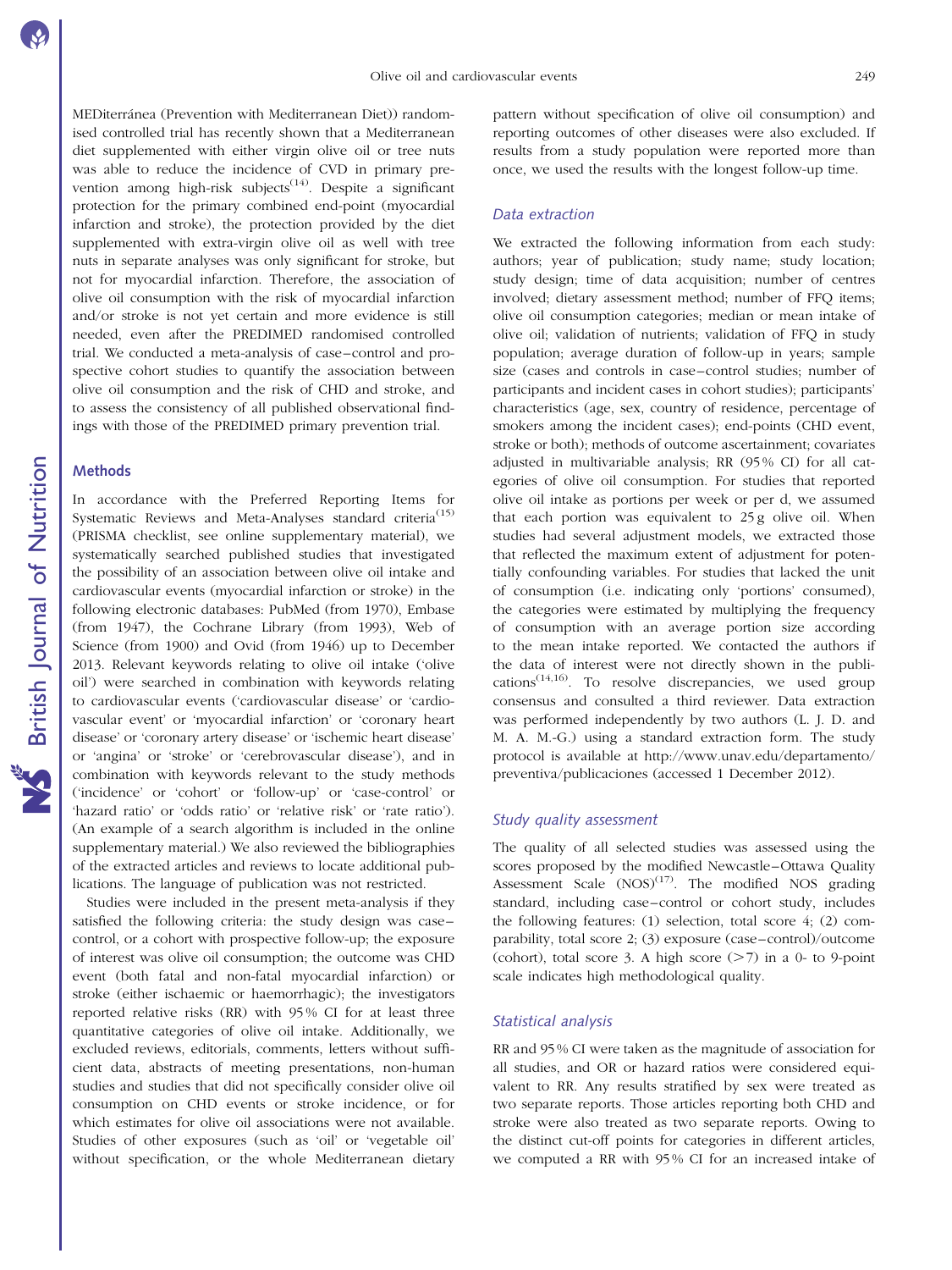<span id="page-2-0"></span>25 g/d for each report. The method described by Greenland & O'Rourke<sup>(18)</sup> was also used to estimate the pooled RR of an increment in  $10 g/d$  in olive oil consumption taking into account the reported RR for categories of olive oil consumption in each of the primary studies. Median or mean olive oil consumption in each category was used as the corresponding dose of consumption. We used preferentially the median; in those studies where the median was not reported, we used the mean. The midpoint of the upper and lower boundaries was considered as the dose of each category if the median or mean intake per category was not available. If the highest category was open-ended, the midpoint of the category was set at 1·5 times the lower boundary.

We assessed whether between-study heterogeneity existed using Cochran's Q  $\chi^2$  test and quantified the proportion of heterogeneity with the  $I^2$  statistic<sup>(19–21)</sup>. The  $I^2$  statistic describes the percentage of total variation in RR estimates that can be attributed to heterogeneity. However, we interpreted it with caution given the small number of studies included in the present meta-analysis<sup> $(22)$ </sup>. Therefore, combined associations were estimated using both fixed and random association meta-analysis. Given that heterogeneity was apparent, we used a random-effects model (DerSimonian

and Laird method). Forest plots were used to examine the overall effect. The funnel plot and the Egger test  $(P<0.1)$ were used to assess small-study effects such as publication bias. The trim and fill method was performed to identify and correct for funnel plot asymmetry arising from publication bias<sup>(23)</sup>.

We conducted analyses stratified by study design and outcome. We also sequentially repeated the meta-analysis after excluding one study at a time as sensitivity analysis. All statistical analyses were performed with Stata version 12 (StataCorp LP) using the metan and glst user-written commands<sup>(24)</sup>. All tests were two-sided with a significance level of 0·05.

#### Results

#### Literature search

Figure 1 shows the results of literature research and selection (see also online supplementary material). We identified 436 records in PubMed, 270 records in Embase, one record in the Cochrane Library, 262 records in the Web of Science and 156 records in Ovid before December 2013. After exclusion of duplicates, we screened 825 records. After exclusion of studies that did not fulfil the inclusion criteria, eighteen



Fig. 1. Flow diagram for identification and selection process of relevant studies examining the effects of olive oil consumption and the incidence of CVD events (CHD and stroke; see online supplementary material).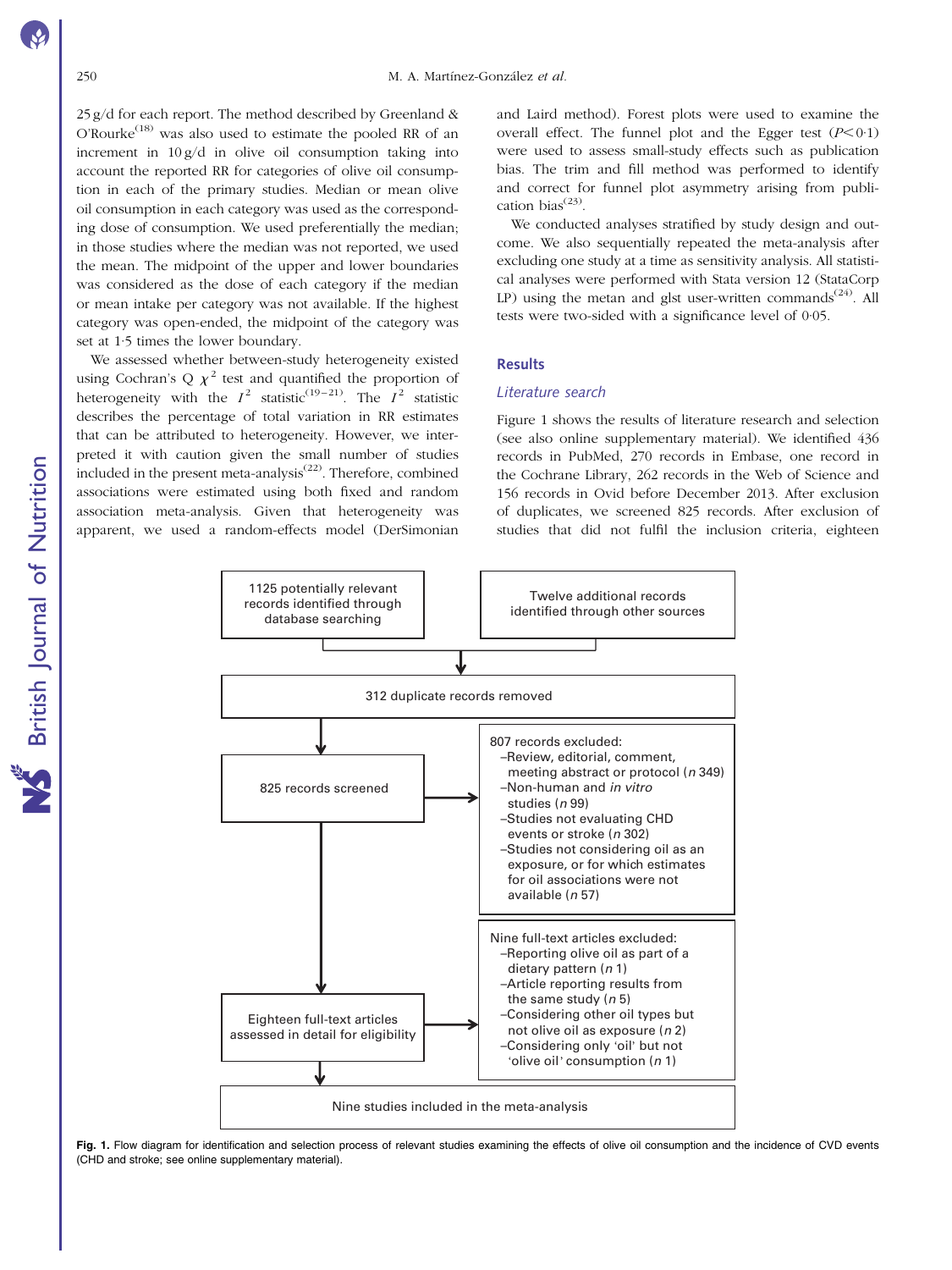remaining articles were relevant for the present meta-analysis. The full-text review of these eighteen articles led to the exclusion of nine of them because of the reasons mentioned in [Fig. 1](#page-2-0). Finally, nine articles were available to be included in the quantitative meta-analysis (details of the included and excluded studies during the final selection process are available in the online supplementary material). Of these articles, two provided two reports; therefore, eleven estimates of effect were available to be combined. Dilis et  $al^{(25)}$ included a separate report for RR for each sex, and the PREDIMED trial provided separate reports for stroke and myocardial infarction.

# Study characteristics

A summary of the information extracted from the included studies is shown in [Tables 1–3](#page-4-0) (see also online supplementary material). In all studies, participants had no prior diagnoses of CVD at baseline. The present meta-analysis consisted of 101 460 participants for CHD and 38 673 participants for stroke. The total number of cases of CHD and controls in case–control studies were 1526 and 1727, respectively. Among the participants in cohort studies, 1367 cases of CHD were observed during a follow-up period ranging from 4·8 to 10·4 years, and 543 cases of stroke were observed during a follow-up period ranging from 4·8 to 10·6 years. All studies were conducted in Mediterranean countries. Only three studies were from Greece: a case–control study<sup>(26)</sup> and two studies conducted within the EPIC (European Prospective Investigation into Cancer and Nutrition)-Greece cohort<sup> $(25,27)$ </sup>. We included two Italian studies: a case–control study $(11)$  and the EPIC-Italy cohort<sup>(28)</sup>. A cohort study assessing the incidence of stroke was conducted in France<sup> $(16)$ </sup>. A casecontrol<sup>(29)</sup>, a cohort<sup>(30)</sup> and a randomised controlled trial<sup>(14)</sup> were carried out in Spain.

Olive oil consumption was measured by validated FFQ in all studies; available intraclass correlation coefficients  $v$ . food records in published validation studies were  $0.71^{(14,29)}$ , 0.50<sup>(11)</sup>, 0.45 for men and 0.70 for women<sup>(25–27)</sup>, 0.48 for men and  $0.60$  for women<sup>(28)</sup>,  $0.60$  for men and  $0.67$  for women<sup>(30)</sup>, respectively. Only the PREDIMED study<sup>(14)</sup> used repeated measurements to update dietary information, using repeated FFQ during each year of follow-up to more accurately reflect the dietary intakes over the follow-up. In addition, the PREDIMED study was the single study that used biomarkers of virgin olive oil intake in a random subsample of participants. This assessment showed good compliance with the recommended consumption of virgin olive oil.

# Association between olive oil consumption and the risk of CHD

We included three case–control studies<sup> $(11,26,29)$ </sup>, three cohort studies<sup>(25,28,30)</sup> with four reports and the PREDIMED trial<sup>(14)</sup> in the present meta-analysis of olive oil consumption and the risk of CHD. We found no evidence for a significant association between olive oil consumption and the risk of CHD ([Fig. 2\)](#page-7-0). The random-effects model assessing CHD as an outcome showed a pooled OR of  $0.73$  (95% CI  $0.44$ , 1·21) in case–control studies and 0·96 (95 % CI 0·78, 1·18) in cohort studies for a 25 g increase in olive oil consumption. The summary RR of CHD for an increase in olive oil consumption of  $25 g/d$  was 0.87 (95% CI 0.72, 1.05;  $P=0.14$ ; [Table 4\)](#page-7-0). We found evidence of heterogeneity among the studies  $(P<0.001, I<sup>2</sup> = 77\%$ ; [Fig. 2](#page-7-0)). The Egger regression test provided some evidence of publication bias ( $P=0.06$ ). The trim and fill method<sup> $(23)$ </sup> did not add any study; therefore, the mean of the analysis remained unchanged. The exclusive consideration of cohort studies, either with the PREDIMED trial (RR 0·94, 95 % CI 0·78, 1·14) or without it (RR 0·96, 95 % CI 0·78, 1·18), also failed to find evidence of a significant inverse association between olive oil consumption and CHD.

# Association between olive oil consumption and the risk of stroke

The present meta-analysis involved only three articles, two cohort studies<sup>(16,27)</sup> and the PREDIMED trial<sup>(14)</sup>. All of them consistently reported significant inverse associations of a similar magnitude. For cohort studies assessing stroke, the combined RR of stroke for an increment of 25 g olive oil consumed per d was  $0.76$  (95% CI 0.67, 0.86; P<0.001), with a negligible change after including the PREDIMED trial. No heterogeneity of effect estimates on RR was observed  $(P=0.44, I^2=0\%)$ . The Egger test for publication bias did not reach significance  $(P=0.11)$ , although the number of studies was small.

# Association between olive oil consumption and the risk of CVD

When all articles were combined, using either CHD or stroke as end-points, the combined RR of CVD for an increment of 25 g olive oil consumed per d was 0·82 (95 % CI 0·70, 0·96;  $P=0.01$ ). Substantial heterogeneity of effect estimates on RR was observed ( $P \le 0.001$ ,  $I^2 = 77\%$ ). The Egger test reached statistical significance ( $P=0.06$ ), and the funnel plot ([Fig. 3](#page-8-0); see online supplementary material) suggested that publication bias cannot be discarded.

No substantial differences were found when we separated the studies in three groups according to the inclusion of only women, only (or almost exclusively) men or an approximate 50 % men and 50 % women in the study (data not shown).

# Association between olive oil consumption and a dose–response trend in the risk of CHD and stroke

When we used the method of Greenland & O'Rourke<sup> $(18)$ </sup> to estimate the pooled RR associated with a 10 g/d increment in olive oil consumption using all study quantiles, we needed to exclude the study by Kontogianni et  $al^{(26)}$  because it did not provide specific information on separate categories of olive oil consumption and at least three categories are needed for the assessment of dose–response associations with this procedure. We found a RR of 0·94 (95 % CI 0·86, 1·03; random-effects model,  $I^2 = 71\%$ , P for heterogeneity=0.004)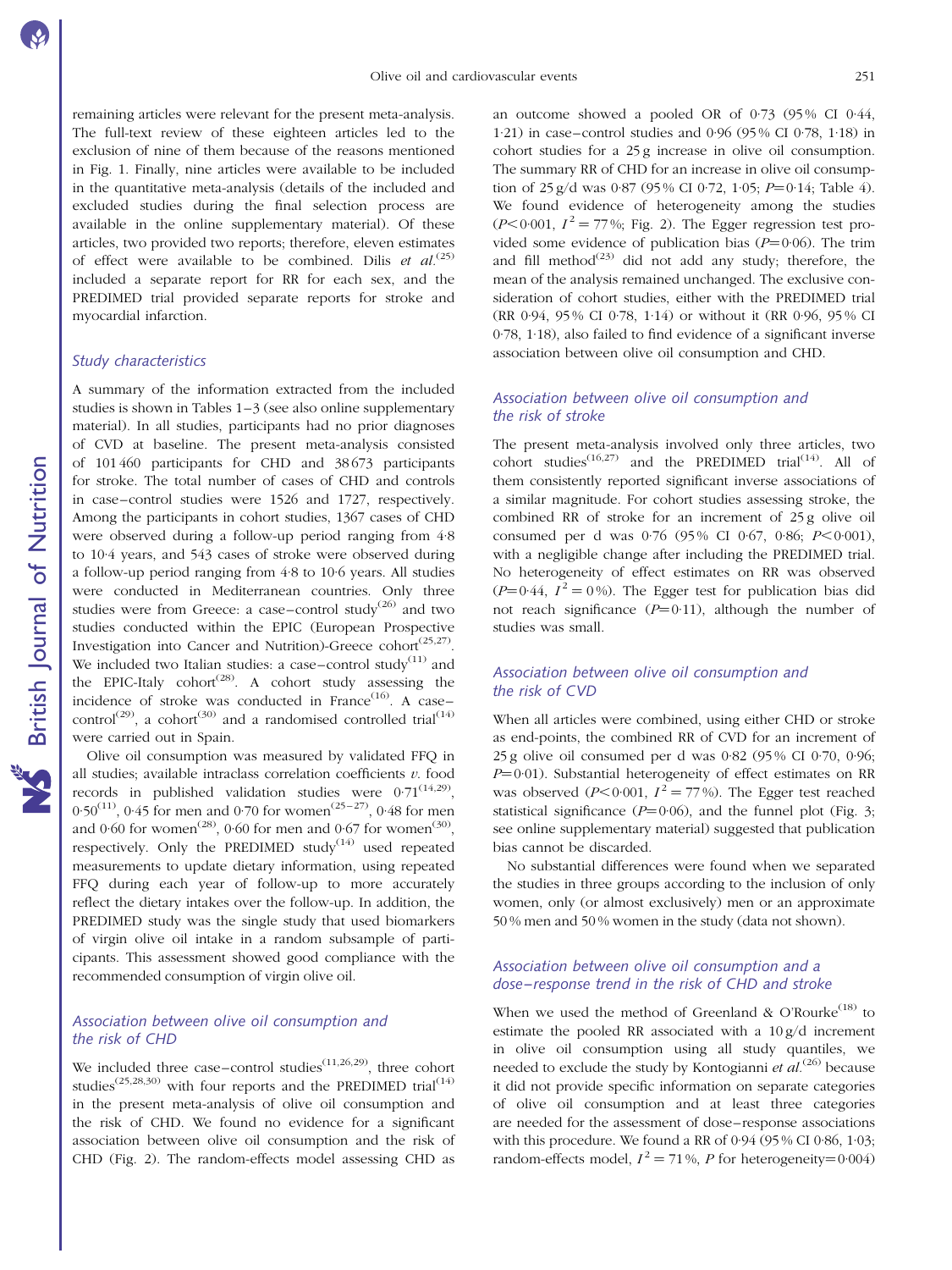| Study                                                                                  | Dietary assessment<br>method                | <b>FFQ</b><br>items | Olive oil intake categorisation<br>(intervention in RCT)                                                                         | Validation<br>of nutrients | Validation in the<br>study population | Multiple<br>assessment<br>of diet | Average duration of<br>follow-up (years) | Quality        |
|----------------------------------------------------------------------------------------|---------------------------------------------|---------------------|----------------------------------------------------------------------------------------------------------------------------------|----------------------------|---------------------------------------|-----------------------------------|------------------------------------------|----------------|
| CHD event                                                                              |                                             |                     |                                                                                                                                  |                            |                                       |                                   |                                          |                |
| Case-control                                                                           |                                             |                     |                                                                                                                                  |                            |                                       |                                   |                                          |                |
| Fernández-Jarne<br>et al. (2002) <sup>(29)</sup>                                       | FFQ (1 year)                                | 136                 | Extreme quintiles                                                                                                                | Validated                  | Yes                                   | <b>Baseline</b>                   | <b>NA</b>                                | 8              |
| Bertuzzi et al.<br>$(2002)^{(11)}$                                                     | FFQ (2 years)                               | 78                  | Extreme quintiles                                                                                                                | Validated                  | Yes                                   | <b>Baseline</b>                   | <b>NA</b>                                | 5              |
| Kontogianni et al.<br>$(2007)^{(26)}$                                                  | FFQ (time<br>frame NR)                      | <b>NR</b>           | None, with other oils, exclusive                                                                                                 | Not validated              | $\overline{\phantom{m}}$              | <b>Baseline</b>                   | <b>NA</b>                                | $\overline{7}$ |
| Cohort                                                                                 |                                             |                     |                                                                                                                                  |                            |                                       |                                   |                                          |                |
| Bendinelli et al.<br>$(2011)^{(28)}$                                                   | FFQ (time<br>frame NR)                      | 188                 | <b>Extreme quartiles</b>                                                                                                         | Validated                  | Yes                                   | <b>Baseline</b>                   | 7.85                                     | 8              |
|                                                                                        |                                             | 217<br>140          |                                                                                                                                  |                            |                                       |                                   |                                          |                |
| Buckland et al.<br>$(2012)^{(30)}$                                                     | Open dietary<br>questionnaire<br>$(1$ year) | 662                 | <b>Extreme quartiles</b>                                                                                                         | Validated                  | Yes                                   | <b>Baseline</b>                   | $10-4$                                   | 8              |
| Dilis <i>et al.</i> $(2012)^{(25)}$                                                    | <b>FFQ</b>                                  | 200                 | Per increment increase in consumption                                                                                            | Validated                  | Yes                                   | <b>Baseline</b>                   | 10                                       | 9              |
| Stroke                                                                                 |                                             |                     |                                                                                                                                  |                            |                                       |                                   |                                          |                |
| Cohort                                                                                 |                                             |                     |                                                                                                                                  |                            |                                       |                                   |                                          |                |
| Samieri et al. (2011) <sup>(16)</sup>                                                  | <b>Brief FFQ</b>                            | 12                  | No, moderate, intense use                                                                                                        | None                       |                                       | <b>Baseline</b>                   | 5.25                                     | 8              |
| Misirli <i>et al.</i> $(2012)^{(27)}$<br>RCT: both myocardial<br>infarction and stroke | <b>FFQ</b>                                  | 150                 | Per increment increase in consumption                                                                                            | Validated                  | Yes                                   | <b>Baseline</b>                   | $10-6$                                   | 9              |
| PREDIMED (2013) <sup>(14)</sup>                                                        | FFQ (annually<br>repeated)                  | 137                 | Intervention: Mediterranean diet<br>supplemented with extra-virgin olive oil<br>v. a control diet (advice to reduce dietary fat) | Validated                  | Yes                                   | Yes                               | 4.8                                      |                |

<span id="page-4-0"></span>Table 1. Study design characteristics of nine epidemiological studies investigating incident myocardial infarction or stroke in relation to olive oil consumption

RCT, randomised controlled trial; NA, not applicable; NR, not reported.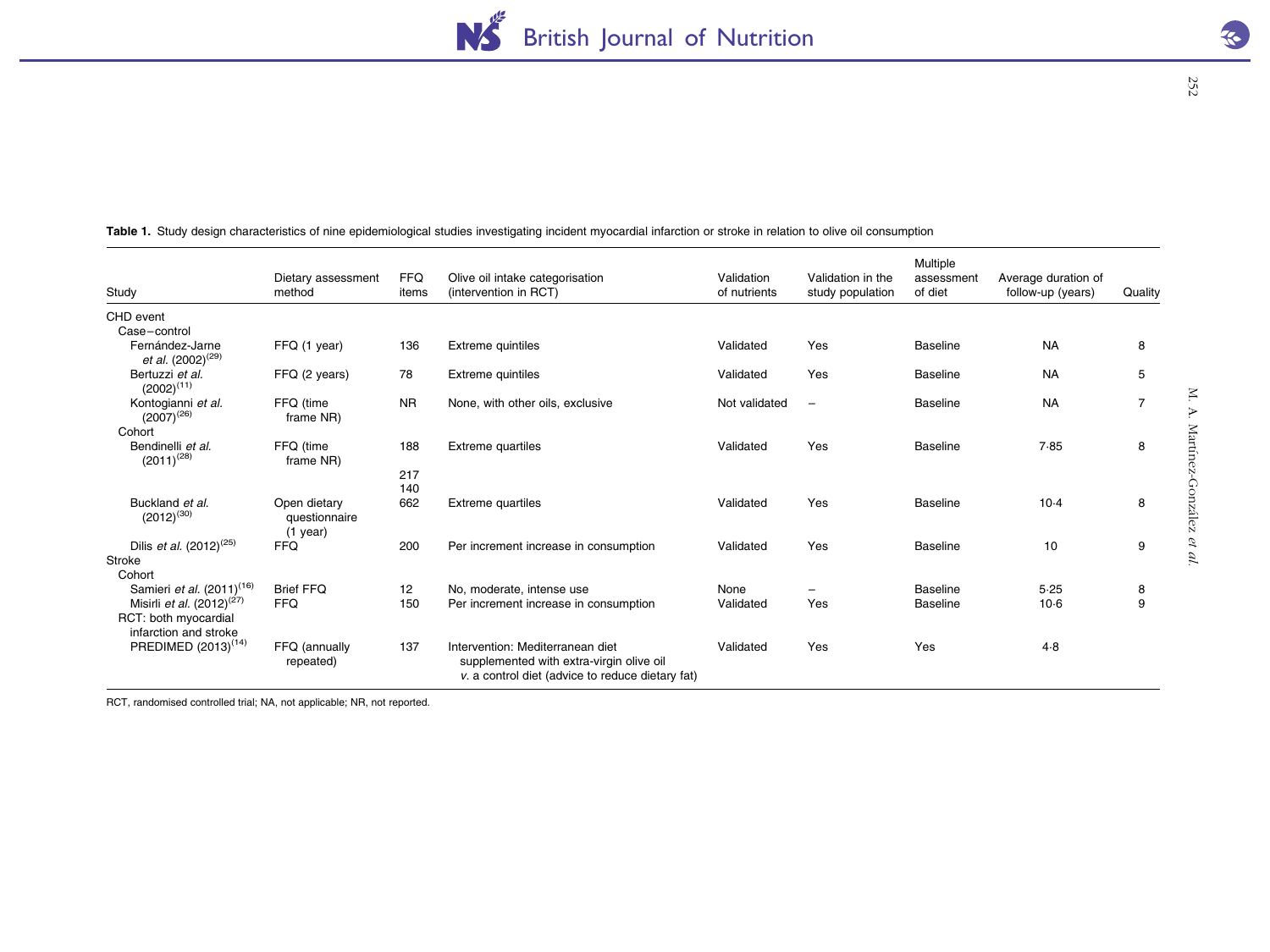#### Table 2. Characteristics of nine epidemiological studies investigating incident myocardial infarction or stroke in relation to olive oil intake

(Mean or median values and ranges)

|                                                                  |                        | Age (years)                                            |           |                         |                             |                             |                                                                         |                                                                         |                                                                                                                                                                                                                                                                                      |
|------------------------------------------------------------------|------------------------|--------------------------------------------------------|-----------|-------------------------|-----------------------------|-----------------------------|-------------------------------------------------------------------------|-------------------------------------------------------------------------|--------------------------------------------------------------------------------------------------------------------------------------------------------------------------------------------------------------------------------------------------------------------------------------|
| Study                                                            | No. of<br>participants | Mean or<br>median                                      | Range     | Country of<br>residence | Time of data<br>acquisition | No. of<br>centres           | Smokers, among<br>cases (%)                                             | Disease outcome                                                         | Method of diagnosis                                                                                                                                                                                                                                                                  |
| CHD events                                                       |                        |                                                        |           |                         |                             |                             |                                                                         |                                                                         |                                                                                                                                                                                                                                                                                      |
| Case-control<br>Fernández-Jarne<br>et al. (2002) <sup>(29)</sup> | 342                    | Cases: 61-7;<br>controls: 61.4                         |           | Spain                   | 1999-2001                   | $\mathbf{1}$                | Current: 40; ex: 29                                                     | Survivors of AMI                                                        | MONICA project criteria*                                                                                                                                                                                                                                                             |
| Bertuzzi<br>et al. (2002) <sup>(11)</sup>                        | 985                    | 61                                                     | $25 - 79$ | Italy                   | $1995 - 9$                  | 478                         | 45.6                                                                    | Non-fatal AMI                                                           | First episode of non-fatal AMI, defined according to<br>the WHO criteria                                                                                                                                                                                                             |
| Kontogianni<br>et al. (2007) <sup>(26)</sup>                     | 1926                   | Cases: 60-7;<br>controls: 58-7                         |           | Greece                  | $2000 - 2$                  | <b>NR</b><br>(multi-centre) | 63 (no use of olive oil);<br>67 (exclusive use);<br>$70$ (+ other oils) | First, AMI or<br>unstable angina                                        | ECG, symptoms, enzyme elevations or unstable<br>angina (class III Braunwald classification)                                                                                                                                                                                          |
| Cohort<br>Bendinelli<br>et al. (2011) <sup>(28)</sup>            | 29689                  | 50                                                     | $35 - 74$ | Italy                   | $1993 - 8$<br>(recruitment) | 5                           | <b>NR</b>                                                               | AMI (fatal or<br>non-fatal).<br>revascularisation<br>or both            | EPIC lifestyle questionnaire $+$ medical record<br>linkage                                                                                                                                                                                                                           |
| <b>Buckland</b><br>et al. (2012) <sup>(30)</sup>                 | 40142                  | 49                                                     | $29 - 69$ | Spain                   | $1992 - 6$<br>(recruitment) | 5                           | 69.2                                                                    | Non-fatal and fatal<br>CHD events                                       | Self-reported CHD events and record linkage with<br>hospital discharge databases, population-based<br>AMI registries, and regional and national mortality<br>registries, validated by trained nurses/physicians<br>according to the 2003 AHA Statement and<br><b>MONICA</b> criteria |
| Dilis et al. (2012) <sup>(25)</sup>                              | 23929                  | <b>NR</b>                                              | $20 - 86$ | Greece                  | $1994 - 9$<br>(recruitment) | <b>NR</b><br>(nationwide)   | Current: 30; ex: 22-6                                                   | First CHD event<br>(AMI, angina and<br>CHD other than<br>angina or AMI) | Self-reported CHD events during the follow-up,<br>confirmed through hospital discharge data,<br>medical records or death certificates, and<br>classified according to the 10th revision of the ICD                                                                                   |
| <b>RCT</b><br>PREDIMED<br>$(2013)^{(14)}$                        | 7447                   | 67                                                     | $55 - 80$ | Spain                   | $2003 - 10$                 | 11                          | Current: 13-9;<br>ex: 24.3<br>(at baseline)                             | AMI                                                                     | Information from four sources: repeated contacts<br>with participants, family physicians, annual review<br>of medical records and consultation of the<br>National Death Index. An independent blinded<br>adjudication committee assigned end-points using<br>standardised criteria   |
| Stroke<br>Cohort                                                 |                        |                                                        |           |                         |                             |                             |                                                                         |                                                                         |                                                                                                                                                                                                                                                                                      |
| Samieri<br>et al. (2011) <sup>(16)</sup>                         | 7625                   | 73.8                                                   |           | France                  | 1999-ongoing                | 3                           | <b>NR</b>                                                               | Stroke                                                                  | Information from interviews at 2, 4 and 6 years and<br>medical records being reviewed in those screened<br>positive, using the WHO diagnostic criteria for<br>stroke                                                                                                                 |
| Misirli<br>et al. (2012) <sup>(27)</sup>                         | 23601                  | $<$ 55 = 58 %:<br>$55 - 64 = 23\%$<br>$\geq 65 = 19\%$ |           | Greece                  | $1994 - 9$<br>(recruitment) | <b>NR</b><br>(nationwide)   | Current: 19; ex: 23                                                     | <b>Stroke</b>                                                           | Information from interviews and verification through<br>pathology reports, medical records, discharge<br>diagnoses or death certificates at the local death<br>registries                                                                                                            |
| <b>RCT</b><br>PREDIMED<br>$(2013)^{(14)}$                        | 7447                   | 67                                                     | $55 - 80$ | Spain                   | $2003 - 10$                 | 11                          | Current: 13-9:<br>ex: 24.3<br>(at baseline)                             | <b>Stroke</b>                                                           | Information from four sources: repeated contacts<br>with participants, family physicians, annual review<br>of medical records and consultation of the<br>National Death Index. An independent blinded<br>adjudication committee assigned end-points using<br>standardised criteria   |

AMI, acute myocardial infarction; MONICA, multinational MONItoring of trends and determinants in CArdiovascular disease; NR, not reported; ECG, electrocardiogram; EPIC, European Prospective Investigation into Cancer and Nutrition; AHA, American Heart Association; ICD, International Classification of Diseases; RCT, randomised controlled trial.

\* Two or more ECG showing specific changes, ECG showing probable changes plus abnormal cardiac enzymes, or typical symptoms plus abnormal enzymes.

Olive oil and cardiovascular events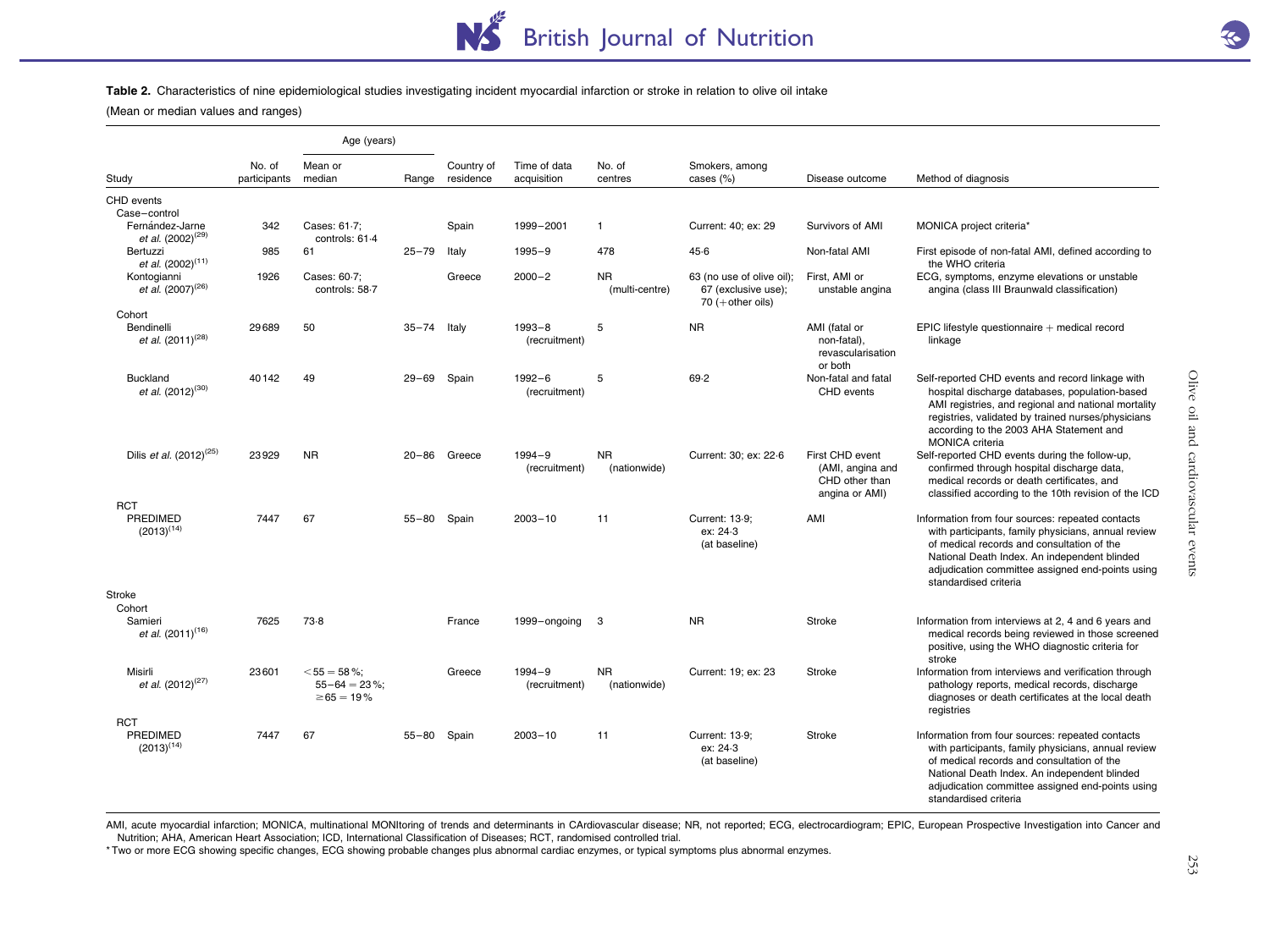#### Table 3. Relative risk (RR) estimates for the association of olive oil intake and incident myocardial infarction or stroke in nine epidemiological studies

(Relative risks and 95 % confidence intervals)

| Study                                                                      | Design           | Sex.<br>males<br>(% )                  | No. of<br>cases                     | No. of<br>controls | No. of<br>non-fatal<br>events    | No. of<br>fatal<br>events | Median or<br>mean olive<br>oil intake               | Covariates in the fully adjusted model                                                                                                                                                                                                                                                                                                                                                                                                             | Original<br>reported<br><b>RR</b>    | 95% CI                         | RR for<br>$+25$ g/d of<br>consumption | 95 % CI                        |
|----------------------------------------------------------------------------|------------------|----------------------------------------|-------------------------------------|--------------------|----------------------------------|---------------------------|-----------------------------------------------------|----------------------------------------------------------------------------------------------------------------------------------------------------------------------------------------------------------------------------------------------------------------------------------------------------------------------------------------------------------------------------------------------------------------------------------------------------|--------------------------------------|--------------------------------|---------------------------------------|--------------------------------|
| CHD events                                                                 |                  |                                        |                                     |                    |                                  |                           |                                                     |                                                                                                                                                                                                                                                                                                                                                                                                                                                    |                                      |                                |                                       |                                |
| Fernández-Jarne<br>et al. (2002) <sup>(29)</sup>                           | Case-<br>control | 81                                     | 171                                 | 171                | 171                              | $\Omega$                  | $24.9$ g/d                                          | Age, sex, smoking status, BMI, high blood pressure,<br>high blood cholesterol, diabetes, leisure-time<br>physical activity level (MET-h/week), marital<br>status, occupation and study level, percentage of<br>energy derived from saturated fat, trans-fat, total<br>fibre consumption, folic acid intake, vitamin C<br>intake, glycaemic load and ethanol intake                                                                                 | OR 0-18                              | 0.05, 0.63                     | 0.40                                  | 0.20, 0.78                     |
| Bertuzzi<br>et al.<br>$(2002)^{(11)}$                                      | Case-<br>control | 75.6<br>cases;<br>$62 - 1$<br>controls | 507                                 | 478                | 507                              | $\mathbf 0$               | 35.6 g/d                                            | Age, sex, educational status, BMI, cholesterol,<br>smoking status, intakes of coffee, alcohol, energy,<br>butter, margarine and seed oil, physical activity<br>level, diabetes, hyperlypidaemia, hypertension<br>and family history of AMI in first-degree relatives                                                                                                                                                                               | OR 1.48                              | 0.86, 2.55                     | 1.14                                  | 0.95, 1.37                     |
| Kontogianni<br>et al. (2007)<br>(CARDIO2000<br>study $)^{(26)}$            | Case-<br>control | 81.7<br>cases;<br>71.3<br>controls     | 848                                 | 1078               | 848                              | $\mathbf 0$               | <b>NR</b>                                           | Age, sex, BMI, smoking status, physical activity<br>level, educational status, presence of family<br>history of CHD, hypertension, hyper-<br>cholesterolaemia, diabetes                                                                                                                                                                                                                                                                            | OR 0-53                              | 0.34, 0.71                     | 0.67                                  | 0.51, 0.81                     |
| Bendinelli<br>et al. (2011)<br>(EPICORStudy) <sup>(28)</sup>               | Cohort           | 0                                      | 144                                 |                    | 104 AMI: 27<br>revascularisation | 13                        | $24.7$ g/d                                          | Age (as time scale), educational status, smoking<br>status, alcohol consumption, body height, body<br>weight, waist circumference, daily non-alcoholic<br>energy intake, hypertension, menopausal status,<br>physical activity level, consumption of meat, fruit<br>and vegetables                                                                                                                                                                 | HR 0-56                              | 0.31, 0.99                     | 0.45                                  | 0.20, 0.99                     |
| <b>Buckland</b><br>et al. (2012)<br>(EPIC-Spain) <sup>(30)</sup>           | Cohort           | 38                                     | 587                                 |                    | <b>NR</b>                        | <b>NR</b>                 | 10 g/d per<br>8368 kJ<br>(2000 kcal)                | Educational status, BMI, waist circumference,<br>physical activity level, smoking status, alcohol<br>consumption, energy intake excluding alcohol,<br>hyperlipidaemia, hypertension, diabetes,<br>Mediterranean diet score (excluding olive oil and<br>alcohol), excluding participants with improbable<br>dietary values according to the Goldberg criteria                                                                                       | HR 0-93                              | 0.87.10                        | 0.83                                  | 0.71, 1.0                      |
| Dilis et al.<br>(2012)<br>(EPIC-<br>$Greeze)^{(25)}$                       | Cohort           | 40.7                                   | 636                                 |                    | 396                              | 240                       | Men: 53 g/d;<br>women:<br>$45$ g/d                  | Age, BMI, height, physical activity level, years of<br>schooling, energy intake, alcohol consumption,<br>smoking status and arterial BP                                                                                                                                                                                                                                                                                                            | Men:<br>HR 1.09<br>Women:<br>HR 1-10 | 0.97.123<br>0.90.134           | Men:<br>1.09<br>Women:<br>1.11        | 0.97, 1.24<br>0.89, 1.39       |
| PREDIMED<br>$(2013)^{(14)}$                                                | <b>RCT</b>       | 43                                     | Control: 38:<br>intervention:<br>37 |                    |                                  | $\overline{\phantom{0}}$  | Control: 2-6 g/d;<br>intervention:<br>29.3 q/d      | BMI, waist:height ratio, hypertension, dyslipidaemia<br>and diabetes at baseline                                                                                                                                                                                                                                                                                                                                                                   | HR 0-8                               | 0.51.126                       | 0.81                                  | 0.53, 1.24                     |
| Stroke<br>Samieri et al.<br>(2011)<br>(Three-City<br>Study <sup>(16)</sup> | Cohort           | 37.7                                   | 148                                 |                    | <b>NR</b>                        | <b>NR</b>                 | <b>NR</b>                                           | Age, sex, educational status, centre, consumption of<br>fish, meat, pulses, raw vegetables, raw fruits,<br>cooked fruits and vegetables, cereals, regular use<br>of n-3-rich oils, n-6-rich oils, butter, goose or duck<br>fat, alcohol consumption, physical activity level,<br>systolic blood pressure, diabetes, antihyperten-<br>sive therapy, smoking status, history of CVD, AF,<br>BMI, triacylglycerolaemia and hyper-<br>cholesterolaemia | HR 0-59                              | 0.37, 0.94                     | 0.59                                  | 0.37, 0.94                     |
| Misirli et al.<br>(2012)<br>(EPIC-                                         | Cohort           | $40-7$                                 | 395                                 |                    | 199                              | 196                       | 48-1 g/d                                            | Age, sex, educational status, smoking status, BMI,<br>physical activity level (MET), hypertension,<br>diabetes, total energy intake                                                                                                                                                                                                                                                                                                                | Incidence<br>HR 0-80<br>Mortality    | $0.70 - 0.90$<br>$0.73 - 1.08$ | Incidence<br>0.78<br>Mortality        | $0.68 - 0.89$<br>$0.71 - 1.08$ |
| $Greeze)^{(27)}$<br><b>PREDIMED</b><br>$(2013)^{(14)}$                     | <b>RCT</b>       | 43                                     | Control: 58:<br>intervention:<br>49 |                    |                                  |                           | Control:<br>$2.6$ g/d;<br>intervention:<br>29.3 q/d | BMI, waist:height ratio,<br>hypertension,<br>dyslipidaemia and<br>diabetes at baseline                                                                                                                                                                                                                                                                                                                                                             | HR 0-89<br>HR 0.67                   | $0.46 - 0.98$                  | 0.88<br>0.69                          | $0.48 - 0.98$                  |

MET, metabolic equivalents; AMI, acute myocardial infarction; NR, not reported; HR, hazard ratio; EPIC, European Prospective Investigation into Cancer and Nutrition; BP, blood pressure; RCT, randomised controlled trial; AF fibrillation.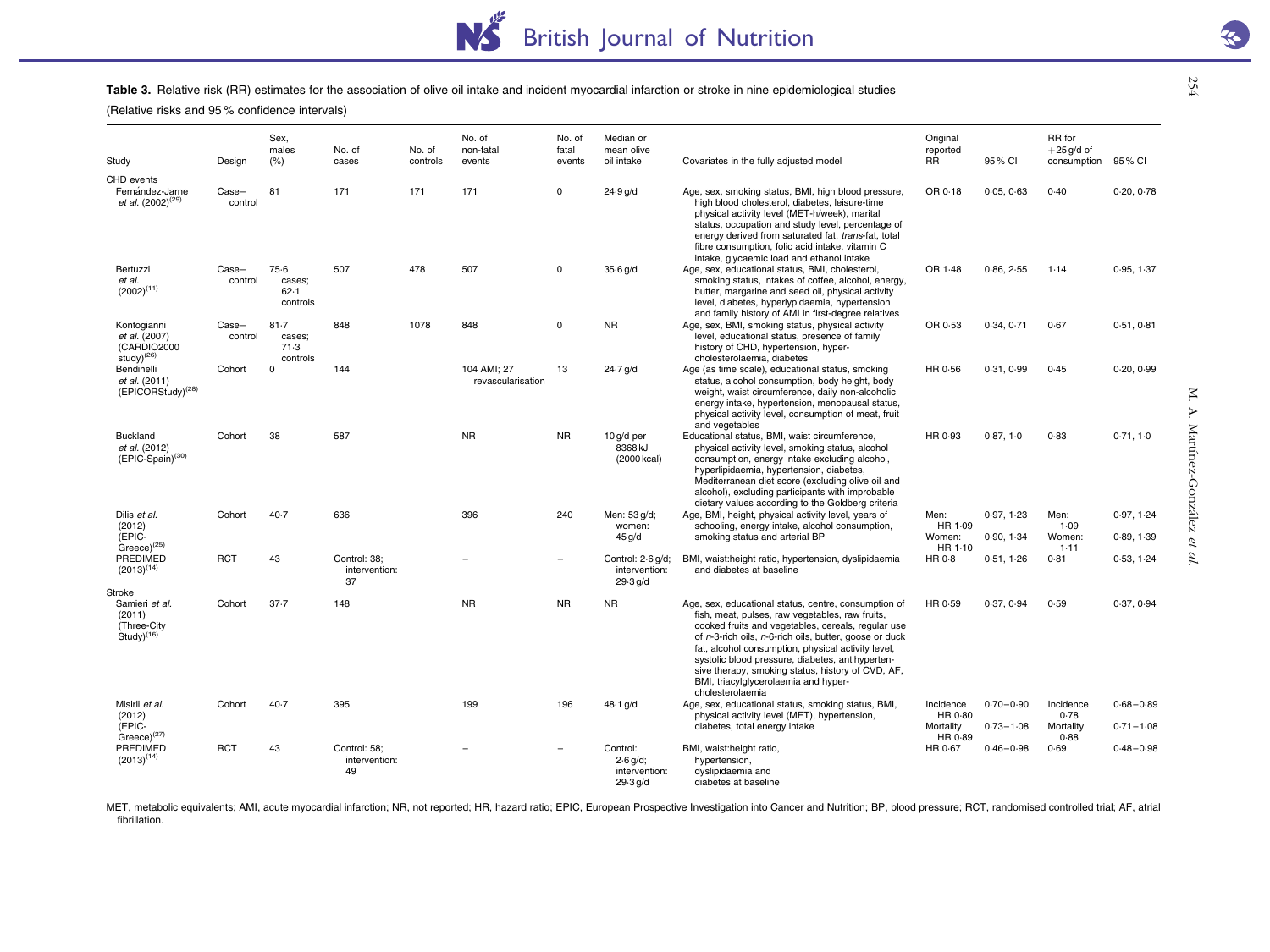<span id="page-7-0"></span>

| Study                                          |                                  | RR for +25<br>95% CI<br>g/d | Weight<br>(% ) |
|------------------------------------------------|----------------------------------|-----------------------------|----------------|
|                                                |                                  |                             |                |
| CHD, case-control                              |                                  |                             |                |
| Fernández-Jarne et al. 2002 <sup>(29)</sup>    |                                  | 0.39<br>0.20, 0.78          | 3.79           |
| Bertuzzi et al. 2002 <sup>(11)</sup>           |                                  | 0.95, 1.37<br>1.14          | 11.92          |
| Kontogianni et al. 2007 <sup>(26)</sup>        |                                  | 0.67<br>0.53, 0.85          | 10.88          |
| Subtotal ( $l^2$ = 89%, $P$ < 0.001)           |                                  | 0.73<br>0.44, 1.21          | $26 - 58$      |
| CHD, cohort                                    |                                  |                             |                |
| Bendinelli et al. 2011 <sup>(28)</sup>         |                                  | 0.45<br>0.20, 1.00          | 3.02           |
| Buckland et al. 2012 <sup>(30)</sup>           |                                  | 0.83<br>0.70, 0.99          | 12.11          |
| Dilis et al. $2012^{(25)}$ (men)               |                                  | 1.09<br>0.97, 1.24          | 13.09          |
| Dilis et al. $2012^{(25)}$ (women)             |                                  | 0.89, 1.40<br>$1 - 11$      | 10.97          |
| PREDIMED trial, 2013 <sup>(14)</sup>           |                                  | 0.53, 1.24<br>0.81          | 6.92           |
| Subtotal ( $l^2$ =66% P=0.02)                  |                                  | 0.94<br>0.78, 1.14          | 46.10          |
| Stroke, cohort                                 |                                  |                             |                |
| Samieri et al. 2011 <sup>(16)</sup>            |                                  | 0.59<br>0.37, 0.94          | 6.27           |
| Misirli et al. $2012^{(27)}$                   |                                  | 0.68, 0.90<br>0.78          | 12.85          |
| PREDIMED trial, 2013 <sup>(14)</sup>           |                                  | 0.69<br>0.48, 0.98          | 8.19           |
| Subtotal ( $l^2$ =0%, P=0·44)                  |                                  | 0.76<br>0.67, 0.86          | 27.31          |
| Overall ( $l^2$ =77%, P<0.001)                 |                                  | 0.82<br>0.70, 0.96          | $100 - 00$     |
| Note: Weights are from random-effects analysis |                                  |                             |                |
|                                                |                                  |                             |                |
|                                                | 0.50<br>0.75<br>1.33<br>$1 - 00$ | $2 - 00$                    |                |
|                                                | Olive oil (better)               | Olive oil (worse)           |                |

Fig. 2. Relative risks (RR) and 95% CI for fully adjusted random-effects models examining the associations between olive oil consumption in relation to the incidence of CHD and stroke in the meta-analysis of nine studies (three case–control, five cohort studies and one randomised controlled trial). (A colour version of this figure can be found online at http://www.journals.cambridge.org/bjn).

for CHD and a RR of 0·90 (95 % CI 0·86, 0·95; fixed-effects model;  $I^2 = 0\%$ , P for heterogeneity=0.61) for stroke. [Table 5](#page-8-0) shows study quality assessment.

material), the results were similar when each particular study was excluded.

We also conducted a sensitivity analysis to ascertain whether significant outcomes were related to any one particular study, by sequentially excluding each of them, one at a time. As shown in [Table 6](#page-9-0) (see also online supplementary

**Discussion** 

The present meta-analysis identified no significant association between olive oil consumption and the risk of CHD, but

|  | <b>Table 4.</b> Relative risks (RR) of CHD and stroke according to design and outcome* |
|--|----------------------------------------------------------------------------------------|
|--|----------------------------------------------------------------------------------------|

(Relative risks and 95 % confidence intervals)

|                              |                |           | Effect     |              | Heterogeneity |                     |           |  |
|------------------------------|----------------|-----------|------------|--------------|---------------|---------------------|-----------|--|
|                              | No. of studies | <b>RR</b> | 95 % CI    | $\mathsf{P}$ | Q             | P for heterogeneity | $1^2$ (%) |  |
| <b>CHD</b>                   |                |           |            |              |               |                     |           |  |
| All. random                  |                | 0.87      | 0.71.107   | 0.19         | 30.9          | < 0.001             | $80 - 6$  |  |
| All. fixed                   |                | 0.97      | 0.90, 1.05 | 0.47         |               |                     |           |  |
| All, $+$ PREDIMED, random    | 8              | 0.87      | 0.72, 1.05 | 0.14         | 31.5          | 0.001               | 77.8      |  |
| Case-control, random         | 3              | 0.73      | 0.44.1.21  | 0.22         | 18.2          | < 0.001             | 89.0      |  |
| Cohort. random               | 4              | 0.96      | 0.78, 1.18 | 0.69         | 10.9          | 0.01                | 72.5      |  |
| Cohort, fixed                | 4              | 1.01      | 0.92, 1.10 | 0.89         |               |                     |           |  |
| Cohort. $+$ PREDIMED. random | 5              | 0.94      | 0.78, 1.14 | 0.52         | $11-8$        | 0.02                | $66-2$    |  |
| Stroke                       |                |           |            |              |               |                     |           |  |
| Cohort, random               | 2              | 0.74      | 0.60, 0.92 | 0.007        | 1.32          | 0.25                | $24-4$    |  |
| Cohort, fixed                | 2              | 0.77      | 0.67, 0.87 | < 0.001      |               |                     |           |  |
| Cohort. + PREDIMED. random   | 3              | 0.76      | 0.67, 0.86 | < 0.001      | 1.65          | 0.44                | $0-0$     |  |

PREDIMED, PREvención con DIeta MEDiterránea (Prevention with Mediterranean Diet).

\* All cardiovascular end-points combined: P (Egger test) for publication bias – all, P=0.06; CHD, P=0.07; stroke, P=0.11.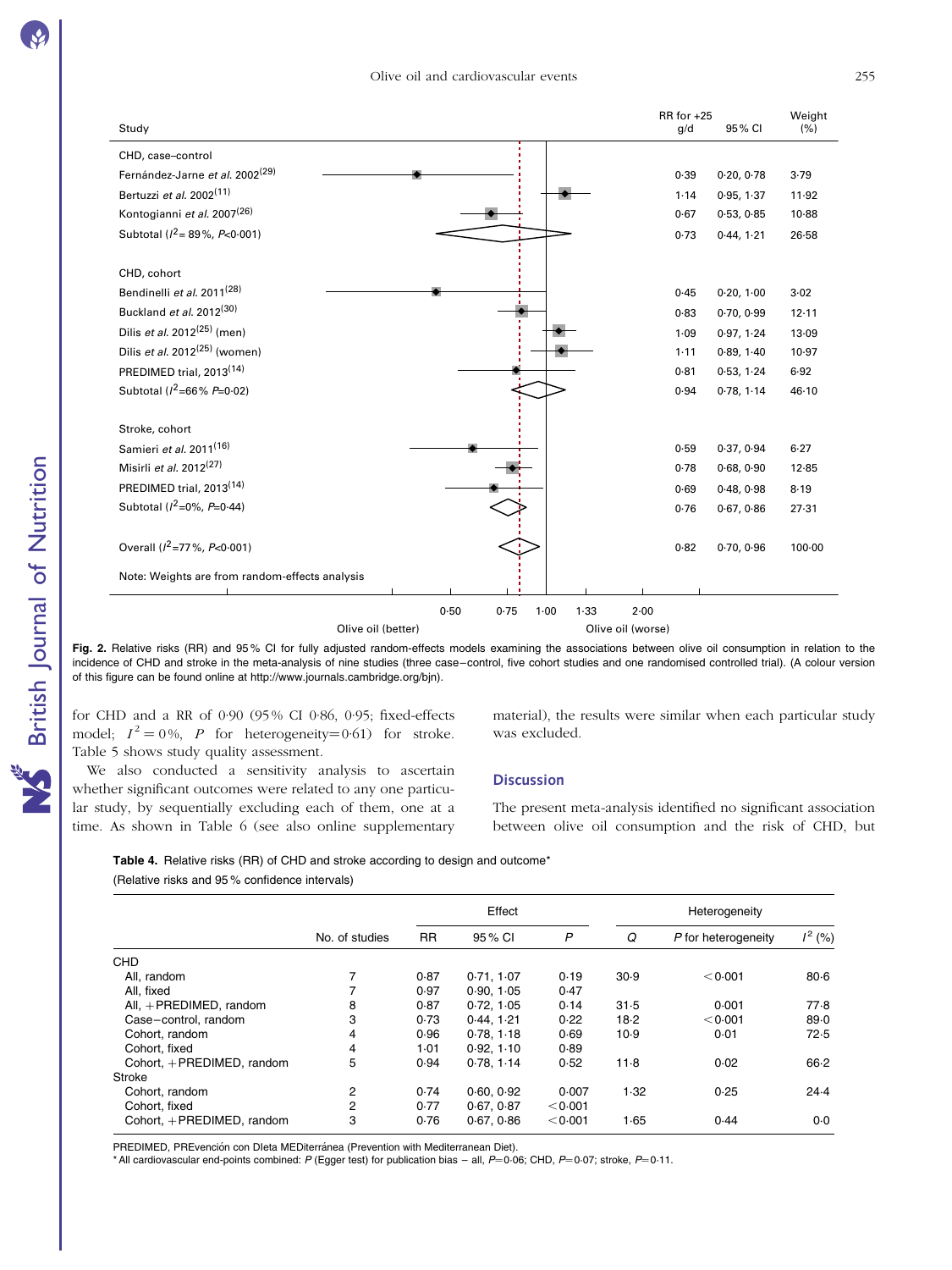<span id="page-8-0"></span>

Fig. 3. Funnel plot of studies (three case–control, five cohort studies and one randomised controlled trial) investigating olive oil consumption in relation to the incidence of CVD (CHD and stroke; see online supplementary material). ----, Pseudo 95% CI. RR, relative risk.

a significantly reduced risk of stroke associated with the consumption of olive oil. Substantial heterogeneity among studies was observed for CHD, but not for stroke. Combined results of observational epidemiological studies for both CHD and stroke are in agreement with the recent findings of the PREDIMED randomised controlled trial. The PREDIMED trial reported that participants who were allocated to receive a quarterly allotment of 15 litres of virgin olive oil obtained a significant 30 % reduction in the primary end-point of the trial, which was a composite of myocardial infarction or stroke or death from cardiovascular causes $(14)$ . However, with respect to the components of the primary end-point. only the comparisons of stroke risk reached statistical significance in the PREDIMED trial, and no significant inverse associations were obtained for myocardial infarction or death from cardiovascular causes. It should be kept in mind, as a limitation for inference, that publication bias or smallstudy effects were present. Regarding publication bias, although the Egger test detected a significant influence of small studies, the trim and fill method did not add any further study; nevertheless, it should be emphasised that this method lacks statistical power when the number of primary studies is less than ten.

The inverse association between olive oil consumption and the risk of stroke was fairly consistent, but the scarcity of studies on this outcome should be acknowledged. The absence of significant results for CHD should not be viewed as surprising or disappointing. It is true that olive oil is the hallmark of the Mediterranean dietary pattern and that this dietary pattern is able to obtain a sizable reduction in cardiovascular risk $(31,32)$ . This apparent paradox can be explained because of several reasons: (1) any single dietary factor is unlikely to have a large effect on the risk of a multifactorial disease, such as CHD; (2) the appropriate exposure to be assessed should probably be virgin olive oil instead of all kinds of olive oil mixed together; (3) misclassification bias (with a higher propensity to shift estimates towards the null than away from the null) is likely to be present in all included studies because of the inherent measurement errors present in the tools used to evaluate olive oil consumption; (4) overadjustment for intermediate mechanisms by which olive oil can reduce the risk of CHD would also attenuate the potential association between olive oil consumption and the risk of CHD. It is recognised that in an attempt to estimate the total effect of an exposure on some outcome, control for intermediate factors in the causal chain (i.e. overadjustment) will generally bias estimates of the total effect of the exposure on the outcome(33). One of the mechanisms by which olive oil is suggested to work is through its effects on lipid profiles. Only two of the studies<sup> $(25,28)$ </sup> reported the association between olive oil intake and the risk of CHD without adjusting for serum lipid concentrations, and they found a positive<sup> $(28)$ </sup> and a negative<sup> $(25)$ </sup> association. In any case, it is noteworthy to remark that an intermediate link, such as lipid concentrations, in the causal chain should not be treated as a confounder.

In a previous assessment of Mediterranean diet and mortality in the EPIC-Greece cohort<sup>(34)</sup>, olive oil was associated with only a small and non-significant reduction in mortality, whereas the inverse association between mortality and the ratio of monounsaturated fats:saturated fats was stronger and statistically significant. This finding also contributes to the view that the overall pattern has a beneficial effect beyond that of olive oil.

In addition, other plant-based sources of MUFA such as nuts and other vegetable oils can have a similar effect than olive oil on blood lipids, inflammatory pathways and oxidative stress. There is a possibility that the effect of minor polyphenolic components of olive oil, which are present in the virgin variety of olive oil but not in the ordinary refined variety, are able to make a large difference in the potential protection that olive oil consumption can afford against the risk of CHD. In the PREDIMED trial, the intervention provided only virgin olive oil. Differences in the intake of both varieties (virgin olive oil  $v$ . ordinary refined variety, which is low in polyphenols) were not taken into account in most observational studies included in the present meta-analysis, with only one exception being the study by Buckland et  $al^{(30)}$  that reported a stronger protection among consumers of virgin olive oil.

Table 5. Quality assessment of studies according to the Newcastle– Ottawa Scale<sup>(17)</sup>

|                                                  | Selection | Comparability  | Exposure/<br>outcome | Total |
|--------------------------------------------------|-----------|----------------|----------------------|-------|
| Fernández-Jarne<br>et al. (2002) <sup>(29)</sup> | 3         | $\overline{2}$ | 3                    | 8     |
| Bertuzzi<br>et al. (2002) <sup>(11)</sup>        | 1         | 2              | 2                    | 5     |
| Kontogianni<br>et al. (2007) <sup>(26)</sup>     | 3         | 2              | 2                    | 7     |
| Bendinelli<br>et al. (2011) <sup>(28)</sup>      | 4         | 2              | 2                    | 8     |
| <b>Buckland</b><br>et al. (2012) <sup>(30)</sup> | 4         | 2              | 2                    | 8     |
| Dilis et al.<br>$(2012)^{(25)}$                  | 4         | $\overline{2}$ | 3                    | 9     |
| Samieri et al.<br>$(2011)^{(16)}$                | 4         | 2              | 2                    | 8     |
| Misirli et al.<br>$(2012)^{(27)}$                | 4         | 2              | 3                    | 9     |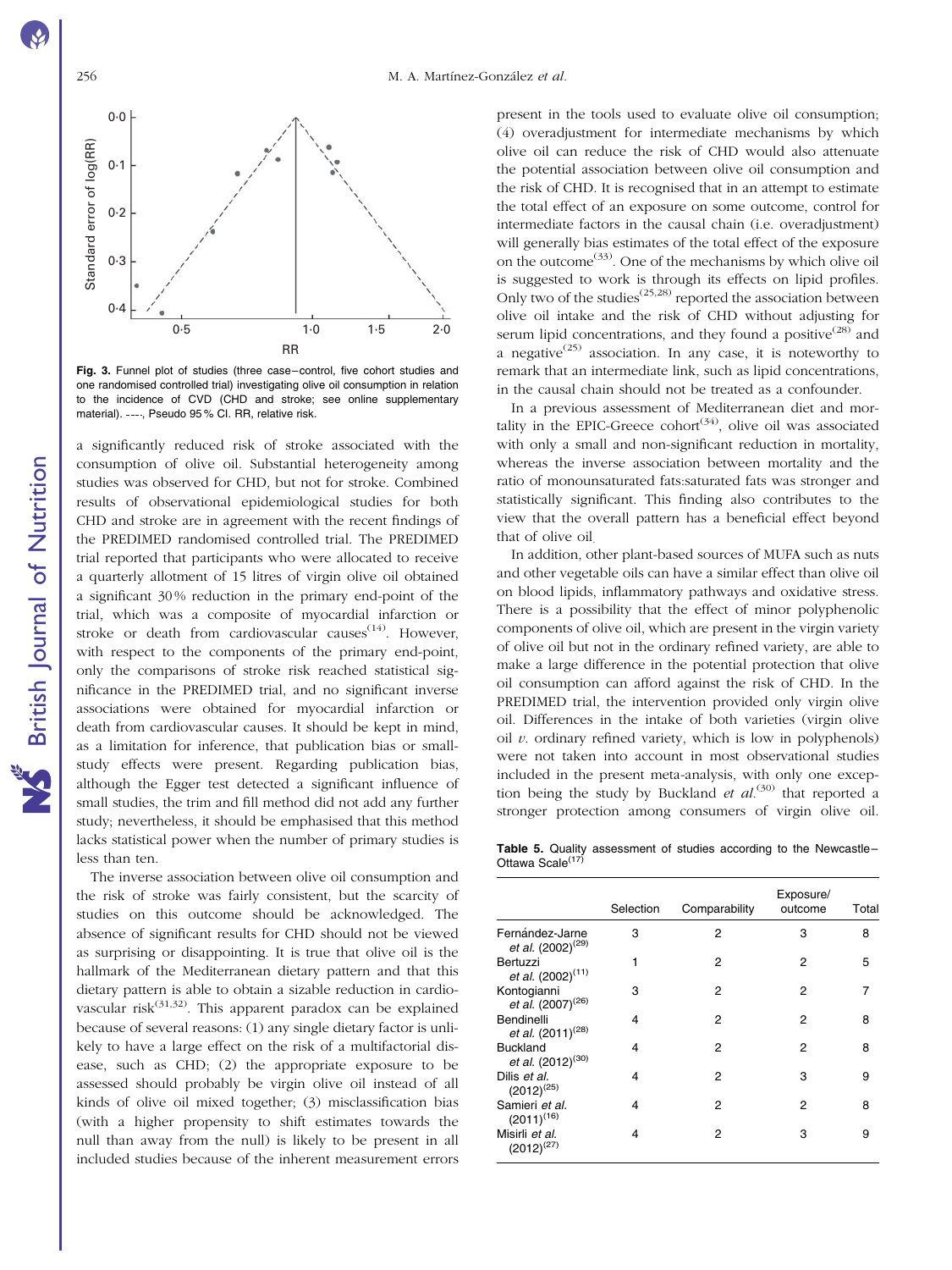|                                               |           |               | <b>CHD</b> |                | Stroke    |                      |           |                |  |
|-----------------------------------------------|-----------|---------------|------------|----------------|-----------|----------------------|-----------|----------------|--|
|                                               |           | Fixed effects |            | Random effects |           | <b>Fixed effects</b> |           | Random effects |  |
| Study excluded                                | <b>RR</b> | 95% CI        | <b>RR</b>  | 95 % CI        | <b>RR</b> | 95 % CI              | <b>RR</b> | 95 % CI        |  |
| PREDIMED (2013) <sup>(14)</sup>               | 0.97      | 0.90.105      | 0.87       | 0.71.107       | 0.77      | 0.67, 0.88           | 0.75      | 0.60.0.92      |  |
| Misirli <i>et al.</i> $(2012)^{(27)}$         |           |               |            |                | 0.65      | 0.49.0.86            | 0.65      | 0.49, 0.86     |  |
| Samieri et al. (2011) <sup>(16)</sup>         |           |               |            |                | 0.77      | 0.68, 0.88           | 0.77      | 0.68, 0.88     |  |
| Dilis <i>et al.</i> $(2012)^{(25)}$ (women)   | 0.95      | 0.88.1.03     | 0.83       | 0.77, 1.02     |           |                      |           |                |  |
| Dilis <i>et al.</i> $(2012)^{(25)}$ (men)     | 0.90      | 0.82, 0.99    | 0.82       | 0.65, 1.02     |           |                      |           |                |  |
| Buckland et al. (2012) <sup>(30)</sup>        | 1.00      | 0.92, 1.09    | 0.87       | 0.70, 1.08     |           |                      |           |                |  |
| Bendinelli et al. $(2011)^{(28)}$             | 0.97      | 0.90.105      | 0.90       | 0.75, 1.08     |           |                      |           |                |  |
| Kontogianni et al. (2007) <sup>(26)</sup>     | 1.01      | 0.93, 1.09    | 0.93       | 0.77.111       |           |                      |           |                |  |
| Bertuzzi <i>et al.</i> $(2002)^{(11)}$        | 0.94      | 0.86.1.02     | 0.82       | 0.66.1.02      |           |                      |           |                |  |
| Fernández-Jarne et al. (2002) <sup>(29)</sup> | 0.98      | 0.91.1.05     | 0.92       | 0.77, 1.09     |           |                      |           |                |  |

<span id="page-9-0"></span>Table 6. Sensitivity analysis of relative risks (RR) for each study being removed at a time (Relative risks and 95% confidence intervals)

There is a need for further studies that fully take into account these differences given the available evidence to support a beneficial effect of these polyphenols on coronary risk  $factors^{(35-38)}$ 

An important point is whether persons consuming more olive oil may reduce their intake of energy from other macronutrients to maintain an energy balance. This would be pertinent to stroke which is often considered to be elevated among individuals having higher intakes of carbohydrate<sup>(39)</sup>. However, the results of all the studies included in the present meta-analysis were adjusted for total energy intake, which may reduce this possible source of confounding. Another important point to consider is that a lower risk of stroke may not due only to olive oil intake, but also due to a lower carbohydrate or lower glycaemic load, which is another hallmark of the Mediterranean diet. However, with the information available in the primary studies included in the present meta-analysis, it is not possible to solve this question, and future studies specifically designed to address this specific issue are warranted.

More importantly, emphasis is needed to assert that the available observational evidence on olive oil consumption and hard clinical events of CVD is scarce in spite of many published reviews and many reports of mechanistic studies using only intermediate end-points as the outcome. The small number of studies available for inclusion in the present meta-analysis forced us to combine different study designs, each with distinct limitations (e.g. residual confounding in prospective cohort studies and recall bias in retrospective case–control studies, while randomised controlled trials should in principle be free of both biases). The limitation derived from the few number of available studies also applies to the P value for Cochran's Q test of heterogeneity, which would be underpowered, and does not accurately quantify heterogeneity. Unfortunately, the scarce number of studies did not allow us to explore detailed assessments to explain heterogeneity, such as subgroup, stratified analysis or metaregression. The current recommendation is that at least ten studies are needed to perform meta-regression analysis<sup>(40)</sup>. Although this is a general recommendation and fewer studies are possible when goodness of fit is appropriate or when it becomes a practical necessity or in hypothesis development,

perhaps, and more importantly, underlying assumptions of heterogeneous methods may limit the reliability of metaregression analysis when the number of studies is scarce.

Nevertheless, some points can be discussed regarding possible sources of heterogeneity observed in the present meta-analysis. There are two studies in the forest plot ([Fig. 2](#page-7-0)) that deviate from the general result, indicating a nonfavourable effect of olive oil on the incidence of CHD events: one is a case–control study by Bertuzzi et  $al$ <sup>(11)</sup> and another is a cohort study by Dilis et  $al^{(25)}$ . The first study<sup>(11)</sup> did not have a matched design compared with the other  $case$ –control study<sup>(29)</sup> included in the meta-analysis. The case–control study using a matched design reported instead an inverse association<sup> $(29)$ </sup>. More importantly, another possible source of heterogeneity might be related to the case definition and eligibility criteria; in the study by Bertuzzi et  $al^{(11)}$ , patients with a previous history of CVD were not explicitly excluded. It is possible that subjects who know or suspect that they had previous manifestations of CHD may be motivated to increase their consumption of olive oil (i.e. a reverse causality bias might account for a direct association between olive oil consumption and the risk of CHD if subjects with a previous history of CVD are not excluded).

Regarding the cohort study by Dilis et  $al^{(25)}$ , a possible source of heterogeneity may lie on the fact that the mean olive oil intake at baseline, both in men and women, was very high (53 and 45 g/d, respectively), in comparison with other cohort studies<sup>(28,30)</sup> (24.7 and 10 g/d per 8368 kJ (2000 kcal), respectively) and with the intervention arm of the PREDIMED trial<sup>(14)</sup> (29·3 g/d). High olive oil consumption at baseline, characteristic of the population from Greece, may have attenuated the ability to identify an association between olive oil intake and the risk of CHD, because even subjects in the lower categories may consume a sufficient amount.

The quality of some case–control studies, in accordance with the modified  $NOS^{(17)}$ , was not high [\(Table 5](#page-8-0); see online supplementary material). The publication of the PREDIMED randomised controlled trial is supportive and demonstrative of the protection afforded by virgin olive oil against a combined cardiovascular end-point and also against the stroke component of this combined end-point. However, a randomised controlled trial also has inherent limitations including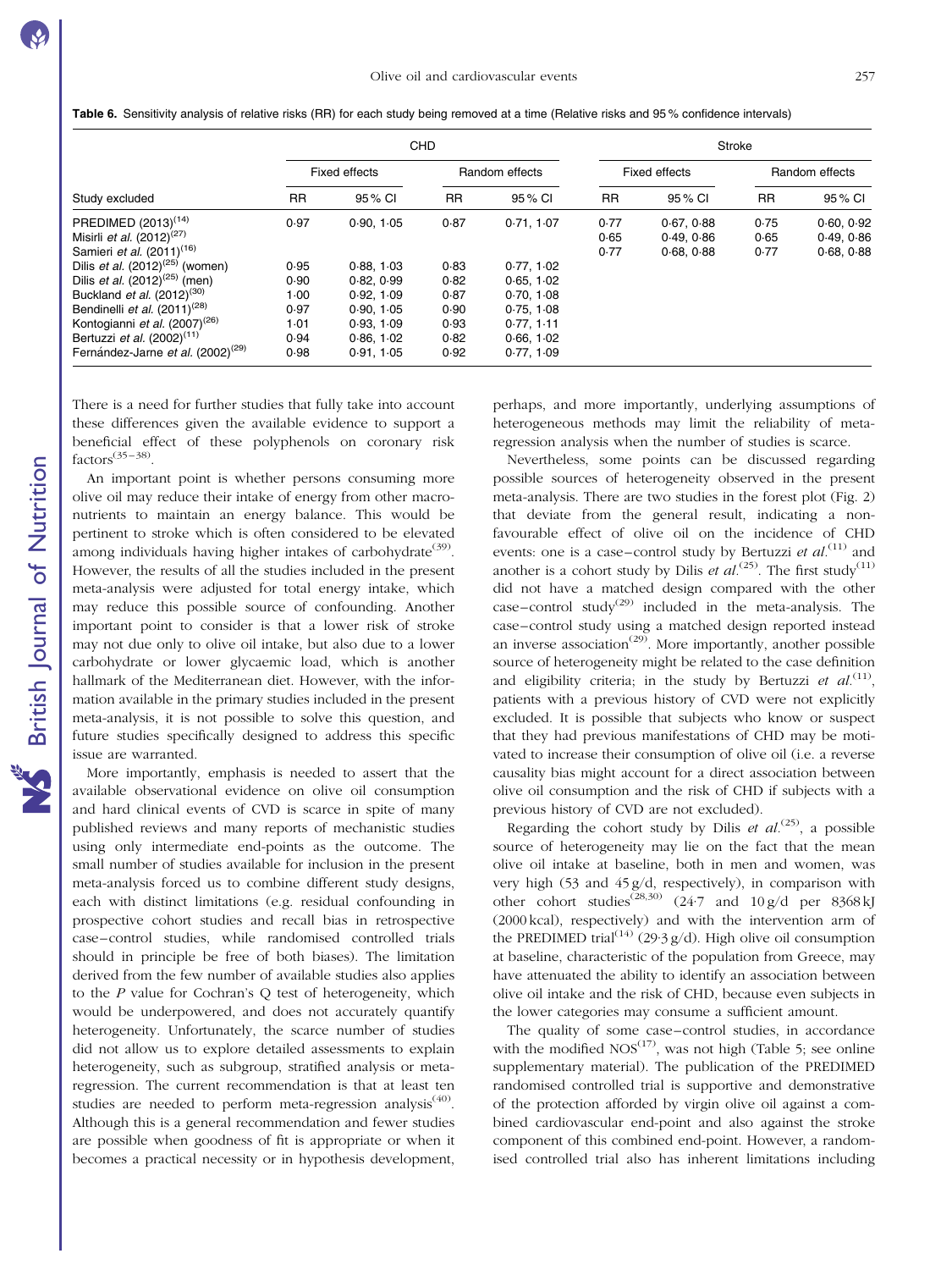limited external validity of its results, the lack of ability to ascertain a dose–response trend and the constraint for inferences to be made only to the limits of the attained contrast (really observed differences) between the intervention and the control groups. No conclusion can be inferred beyond the limits of the observed contrast in randomised trials. In this sense, the intervention group of the PREDIMED trial exhibited good compliance with the intended goals of virgin olive oil consumption, but participants allocated to the control group were fairly similar to those of the intervention group in many aspects of their diets, and only small between-group differences in the diets during the trial were observed.

In conclusion, the overall evidence supports a protection of olive oil consumption against hard cardiovascular end-points, and specifically against stroke. However, the evidence is scarce and no significant protection can be afforded specifically against CHD; in addition, publication bias can affect these results. Further studies with larger sample sizes and a better distinction between virgin  $v$ . ordinary olive oil with respect to the risk of CHD are needed.

#### Supplementary material

To view supplementary material for this article, please visit http://dx.doi.org/10.1017/S0007114514000713

### Acknowledgements

The present meta-analysis was financially supported by the official funding agency for Biomedical Research of the Spanish Government, Instituto de Salud Carlos III, through grants provided to research networks (RTIC G03/140 and RTIC RD  $06/0045$ ), and specific grants from Fondo de Investigación Sanitaria–Fondo Europeo de Desarrollo Regional (PI07/0240 and PI1002658), the Spanish Ministry of Health, Plan Nacional sobre Drogas, Programa 231-A Grant 2010/087 and CIBER Fisiopatologia de la Obesidad y Nutricion (CIBERobn) – CB12/03/30017. The funding sources had no role in the design and conduct of the study; collection, management, analysis and interpretation of the data; and preparation, review or approval of the manuscript.

The authors' contributions were as follows: M. A. M.-G. and L. J. D. were responsible for the initial plan, study design, conducting the study, data interpretation and manuscript drafting; M. A. M.-G. and M. D.-R. were responsible for the statistical analysis; M. A. M.-G. and L. J. D. were responsible for the data collection, data extraction and data interpretation; M. A. M.-G., L. J. D. and M. D.-R. were responsible for the data interpretation, manuscript drafting, critical revision of intellectual content and approval of the final version of the manuscript.

There are no conflicts of interests.

### References

1. Keys A (1987) Olive oil and coronary heart disease. Lancet 8539, 983–984.

- 2. Willett WC, Sacks F & Trichopoulou A (1995) Mediterranean diet pyramid: a cultural model for healthy eating. Am J Clin Nutr 61, Suppl. 6, 1402S–1406S.
- 3. Tracy SW (2013) Something new under the sun? The Mediterranean diet and cardiovascular health. N Engl J Med 368, 1274–1276.
- 4. Keys A, Menotti A, Karvonen MJ, et al. (1986) The diet and 15-year death rate in the seven countries study. Am J Epidemiol 124, 903–915.
- 5. Gjonça A & Bobak M (1997) Albanian paradox, another example of protective effect of Mediterranean lifestyle? Lancet 350, 1815–1817.
- 6. Lopez-Miranda J, Perez-Jimenez F, Ros E, et al. (2010) Olive oil and health: summary of the II international conference on olive oil and health consensus report, Jaen and Cordoba (Spain) 2008. Nutr Metab Cardiovasc Dis 20, 284–294.
- 7. Huang CL & Sumpio BE (2008) Olive oil, the Mediterranean diet, and cardiovascular health. J Am Coll Surg 207, 407–416.
- 8. Covas MI, Konstantinidou V & Fito M (2009) Olive oil and cardiovascular health. J Cardiovasc Pharmacol 54, 477–482.
- 9. Ruiz-Canela M & Martinez-Gonzalez MA (2011) Olive oil in the primary prevention of cardiovascular disease. Maturitas 68, 245–250.
- 10. Jakobsen MU, O'Reilly EJ, Heitmann BL, et al. (2009) Major types of dietary fat and risk of coronary heart disease: a pooled analysis of 11 cohort studies. Am J Clin Nutr 89, 1425–1432.
- 11. Bertuzzi M, Tavani A, Negri E, et al. (2002) Olive oil consumption and risk of non-fatal myocardial infarction in Italy. Int J Epidemiol 31, 1274–1277, author reply 1276–1277.
- 12. Ferro-Luzzi A, James WP & Kafatos A (2002) The high-fat Greek diet: a recipe for all? Eur J Clin Nutr 56, 796-809.
- 13. Alemany M (2011) The Mediterranean diet: a group of healthy foods, a type of diet, or an advertising panacea? (Spanish). Med Clin (Barc) 136, 594–599.
- 14. Estruch R, Ros E, Salas-Salvado J, et al. for the PREDIMED investigators (2013) Primary prevention of cardiovascular disease with a Mediterranean diet. N Engl J Med 368, 1279–1290.
- 15. Moher D, Liberati A, Tetzlaff J, et al. (2009) Preferred reporting items for systematic reviews and meta-analyses: the PRISMA statement. BMJ 339, b2535.
- 16. Samieri C, Feart C, Proust-Lima C, et al. (2011) Olive oil consumption, plasma oleic acid, and stroke incidence: the Three-City Study. Neurology 77, 418–425.
- 17. Wells GA, Shea B & O'Connell D, et al. (2013) The Newcastle–Ottawa Scale (NOS) for assessing the quality of nonrandomized studies in meta-analyses. http://www.ohri.ca/ programs/clinical\_epidemiology/oxford.asp (accessed 23 December 2013).
- 18. Greenland S & O'Rourke K (2008) Meta-analysis. In Modern Epidemiology, 3rd ed., pp. 658–659 [KJ Rothman, S Greenland and TL Lash, editors]. Philadelphia, PA: Lippincott Williams and Wilkins.
- 19. Higgins JPT & Thompson SG (2002) Quantifying heterogeneity in a meta-analysis. Stat Med 21, 1539–1558.
- 20. Higgins JPT, Thompson SG, Deeks JJ, et al. (2003) Measuring inconsistency in meta-analyses. BMJ 327, 557–560.
- 21. Higgins JP (2008) Commentary: heterogeneity in metaanalysis should be expected and appropriately quantified. Int J Epidemiol 37, 1158–1160.
- 22. Thorlund K, Imberger G, Johnston BC, et al. (2012) Evolution of heterogeneity  $(I^2)$  estimates and their 95%